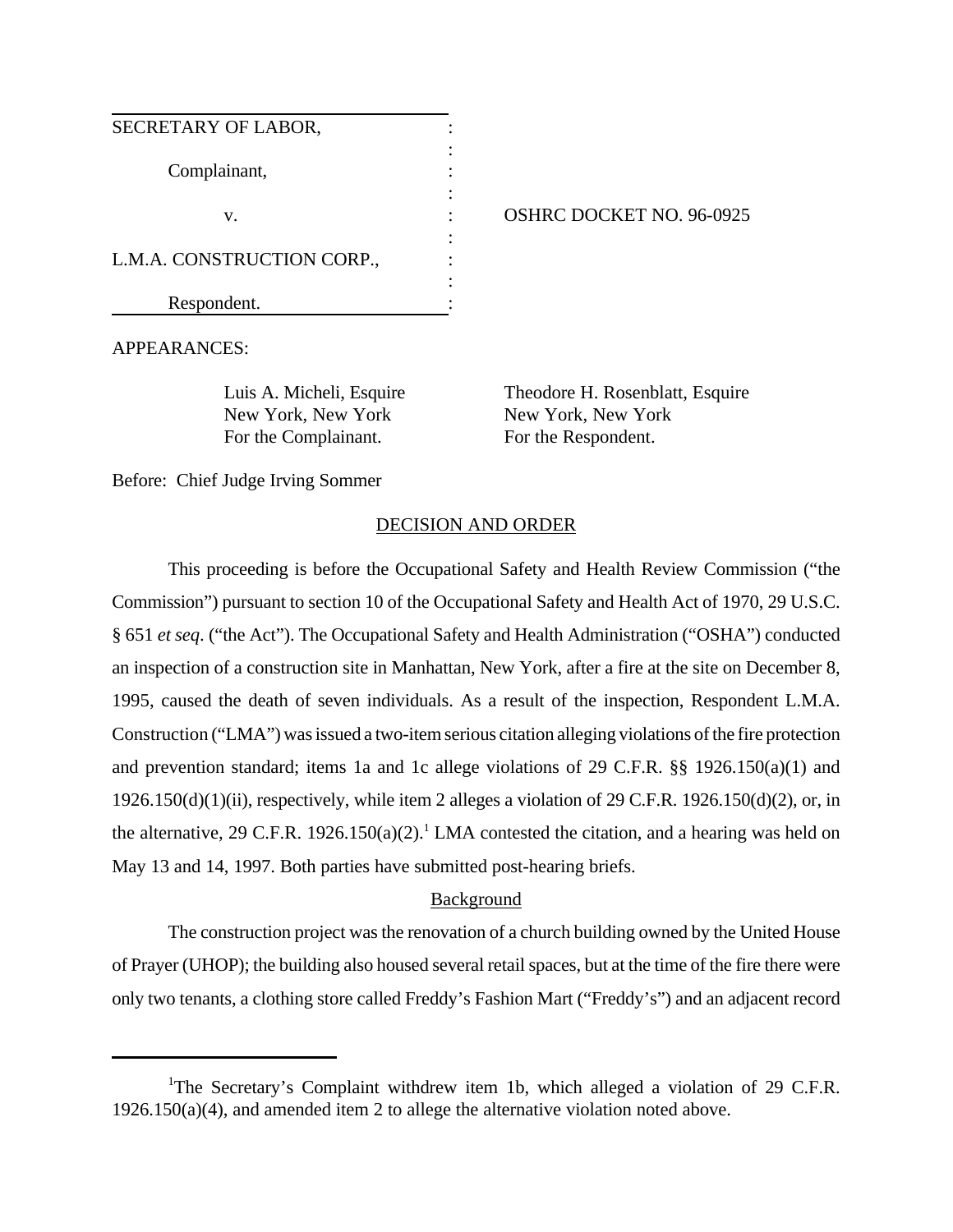store; Freddy's, which was about 50 by 100 feet in size, was a first floor and basement space. Among other things, the project involved the renovation of the sprinkler system, much of which was located throughout the basement of the building. LMA, the general contractor, subcontracted the construction work to various other companies, and one of these, Sunset Plumbing & Fire Protection ("Sunset"), was responsible for the sprinkler system renovation.<sup>2</sup> LMA also subcontracted the supervision of the project to a company named Belize New York ("BNY"), whose owner, Cecil Usher, the project superintendent, was at the site every day. Usher reported to a Mr. Ciccione, the project manager, an LMA employee who was also at the site daily, and to James Farrell, LMA's president; in addition, LMA had about 12 employees on the job who did labor and clean-up work.

The fatalities on December 8 occurred when an arsonist set fire to Freddy's and then blocked the exit to the store by shooting at people as they tried to get out. The police arrived at the scene first and would not let the New York City Fire Department ("NYFD") begin putting the fire out until the arsonist was subdued, and, as a result of the fire, seven employees of Freddy's died from smoke inhalation; there were also two carpenters doing some repair work in the basement of Freddy's, but these workers escaped from the store despite the blocked exit. The NYFD surveyed the store's premises on December 11, 1995, and found that the water main going to the building's sprinkler system was shut off, that the "Siamese connection" outside the store that could have been used to pump water into the sprinkler system was obstructed by a plywood shed and that the connection also had some cement around its swivel, making it unusable, and that about 20 percent of the sprinkler piping in the basement was capped off or located above the dropped ceiling. Peter Steinke, the OSHA compliance officer ("CO") who inspected the site, initiated his inspection on December 13, 1995; over the course of the inspection he spoke to Usher, Ciccione, Farrell, and employees of Sunset, and to the architect of the project, the engineer who designed the sprinkler system, the individual who tested Freddy's sprinkler system several months before the fire, and officials of the NYFD and the New York City Building Department ("NYBD"). Based on the inspection, OSHA cited LMA for not having a fire protection program for the job, for not keeping the existing sprinkler system in service, and for obstructing the Siamese connection located outside the store.

<sup>&</sup>lt;sup>2</sup>Although the original contract for the project had been between UHOP and The Lema Organization, LMA took over the contract in August 1995. *See* R-9.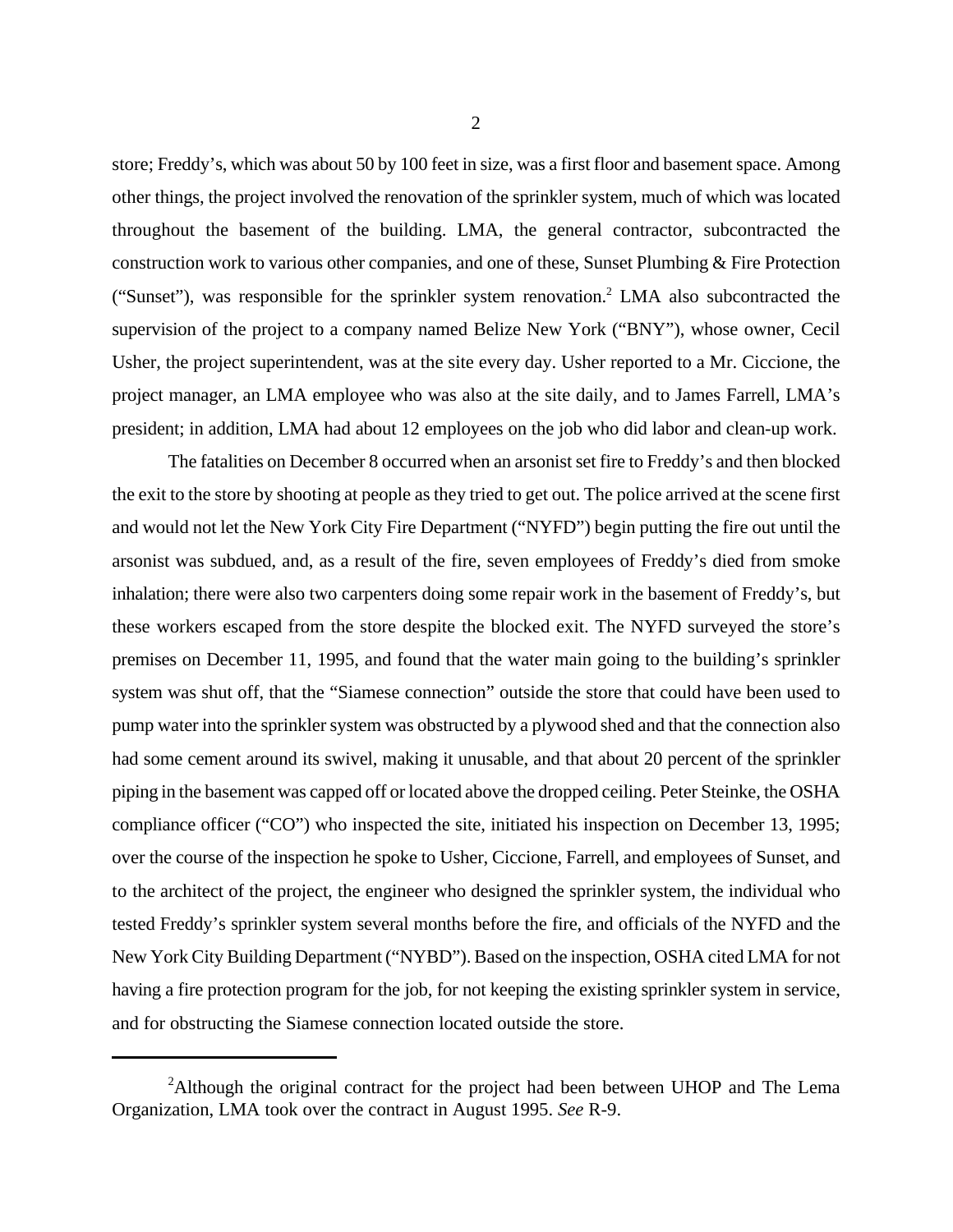#### The Relevant Testimony

Peter Steinke testified that while the renovation project largely excluded Freddy's he learned pursuant to his inspection that there was some minor alteration to the sprinkler pipes in the basement of the store; he additionally learned the carpenters doing the repairs were employed by a company named Landmark, a subcontractor of LMA, and that the repairs were being done due to a sprinkler system pipe that had been run up to the cited Siamese connection. Steinke said he obtained copies of the project plans from the architect, that C-1, R-1 and R-2 were part of the plans, and that the plans showed the sprinkler system pipe that was put in Freddy's. He identified C-2 as photos of the plywood shed covering the Siamese connection, noting the shed was to keep people from entering the building through an opening next to the door in C-2 where a hallway and staircase were going in and that the failure to post a sign denoting the connection was the problem, not the shed; he also noted that LMA had to know where the connection was due to the work at the site and its location outside the building. (Tr. 7-10; 15-24; 37-41; 47-50; 58-76; 86-89; 102-03; 107; 123-24; 128).

CO Steinke further testified that he obtained C-4, the NYFD survey done after the fire, C-5, a June 1995 letter written by the person who tested the sprinkler system, and C-6, a May 1995 NYFD report, all of which stated that the water main to the system was shut off; moreover, Anthony St. Lucas, an employee of Sunset, told the CO he had turned off the water main several times in the weeks preceding the fire as well as on December 8, and although Russell Alexander, Sunset's owner, told the CO that the NYFD had been notified Steinke learned from the NYFD that no notification had occurred.<sup>3</sup> Steinke said turning off the water main to do the necessary work was reasonable as long as it was turned back on at the end of the day and the occupants and the NYFD were given the 72 hour notice set out in C-1; he also said the work could have been done by isolating the affected part of the system and then reconnecting it, and noted that St. Lucas was not even aware that the system went into Freddy's. The CO pointed out that C-1 additionally required the old system to be maintained until the new one was operational, and that Farrell told him he had informed "everyone" in a job site meeting early on that the water main was to be kept open and the system maintained. The

<sup>&</sup>lt;sup>3</sup>Alexander also produced a handwritten note dated five months earlier which stated that Sunset had notified the NYFD it would be shutting off the water main; however, Alexander would not give Steinke the name of the person who wrote the note. (Tr. 97-100).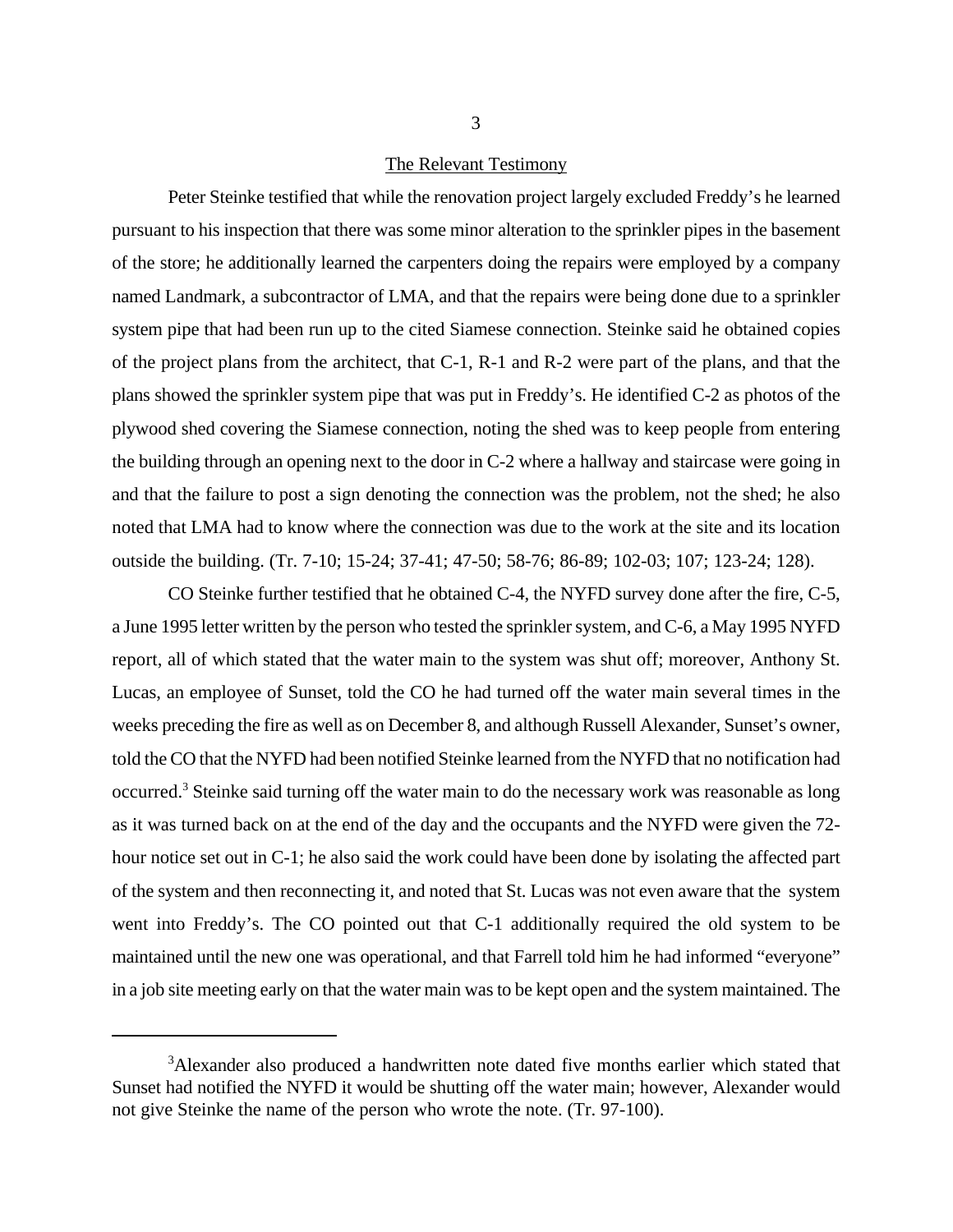CO further pointed out that Freddy's did not have a certificate of occupancy, that LMA did not have a permit for the project, and that although he asked Usher, Ciccione and LMA's prior attorney for a site safety plan he never got one. (Tr. 15-16; 24-40; 50-57; 89-102; 107-23; 129-30; 134-35).

Michael Salamone, an engineer with the firm that the architect of the project hired to provide mechanical and electrical design services, testified that his firm had prepared C-1, the written specifications for the sprinkler system for the project, and R-1 and R-2, the sprinkler system drawings for the building's basement. He said the written specifications took into account the fact that the building was partly occupied and required that the work be done in accordance with the National Fire Code and the New York City Building Code; specifically, the existing sprinkler system was to be kept operational until the replacement system was operational, shut-downs of the system required written 72-hour notice to the NYFD and NYBD, and the contractor was to protect the existing service in the occupied outlets and to repair any damage caused by the construction work.<sup>4</sup> Salamone also said that the sprinkler system design specifications involved the whole building to some extent or another, that it included installing new piping as well as tying into existing piping, and that the left sides of R-1 and R-2 differed in that R-1 showed the existing sprinklers with some modifications while R-2 showed the existing piping with minor modifications; he noted that Freddy's was in the lower left corner of the drawings, both of which showed a pipe at about the middle of the building that led up to an existing first-floor fire department connection. (Tr. 136-56).

Louis Cendagorta, the NYFD's deputy chief inspector, testified that he had performed the December 11, 1995, survey of the store's sprinkler system, that he had found it unserviceable, and that C-4 was his report of the survey. He also testified that NYFD inspectors had made three prior visits to the store and found violations; visits in late 1994 and early 1995 revealed a problem with the check valve behind the Siamese connection, such that the required five-year test of the system could not be done, and a visit on May 12, 1995, revealed that the system was out of service because the water main was closed. Cendagorta said the May 12 visit further revealed that 70 percent of the building was under renovation and that this visit resulted in a violation to provide documentation showing that an NYBD permit had been secured for the project. (Tr. 157-88; C-6; R-4-5).

<sup>&</sup>lt;sup>4</sup>Salamone stated that the purpose of the notice was to provide for other fire protection, such as a fire watch, as well as a specific time frame for the system to be off. (Tr. 144).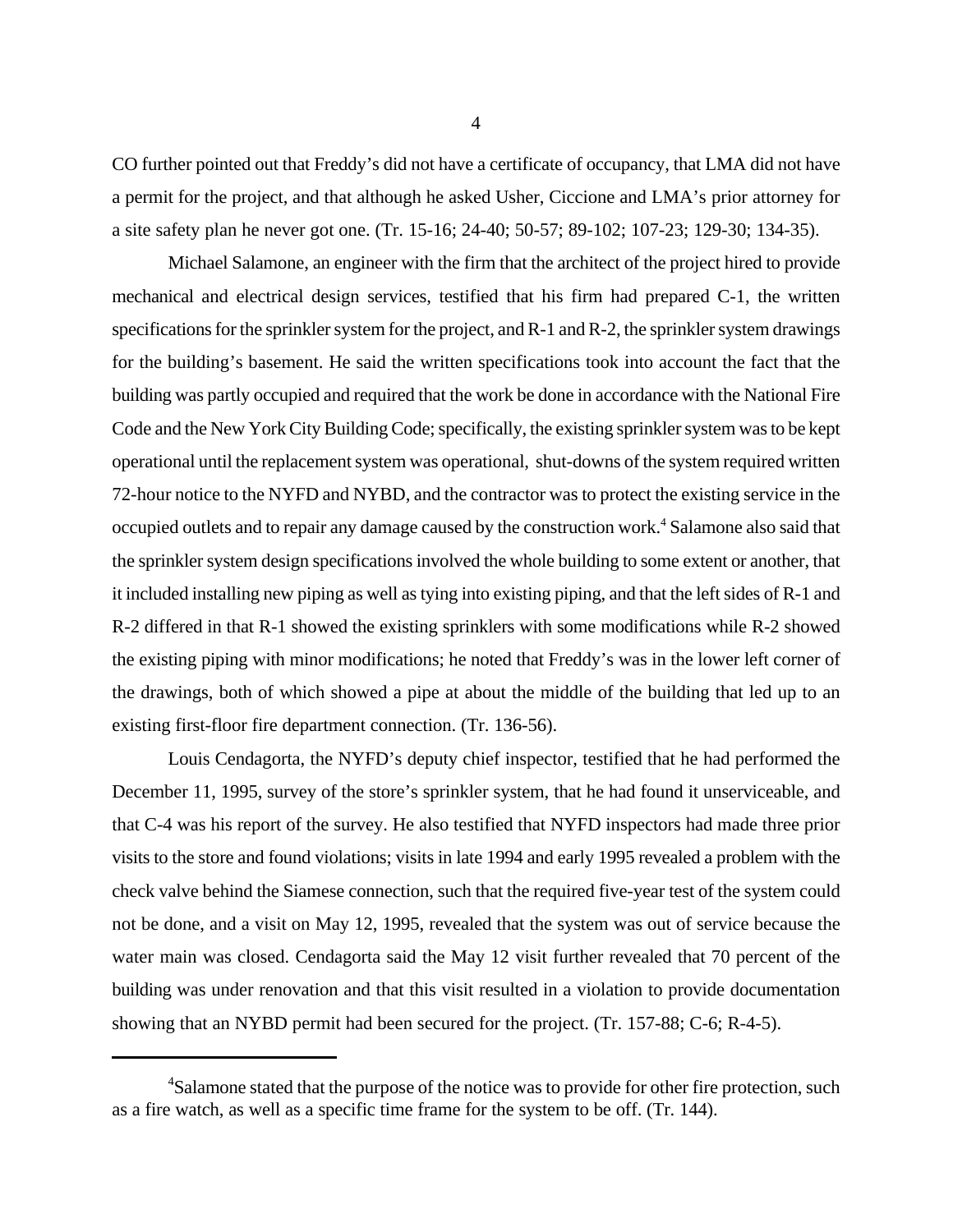George Prodromakis, the contractor UHOP's property management plumber hired to test the sprinkler system in Freddy's in April 1995, testified he made three visits to the site. On his first visit he checked the system and noted the work he needed to do before he could test it; he also noted the water main to the system was shut off and told Cecil Usher, the job site superintendent, that it had to be kept open as the store was occupied. On his second visit he did the required work, which included fixing the check valve; he again noted the water main was shut off and again told Usher it had to be kept open. On his third visit on May 12, 1995, Prodromakis tested the system in the presence of NYFD officials; however, while the system passed the test, the NYFD would not sign off on it due to the water main being continually shut off and the fact that there was a construction project and no permit had been issued. Prodromakis said that C-5 was his letter in this regard to the property management plumber, that a copy of C-5 went to Usher, and that although a sprinkler system in an occupied building can be turned off during construction if done by a licensed contractor after notice to the NYFD it must be turned back on at the end of the day. Prodromakis also said the Siamese connection outside Freddy's was not covered up when he was there and that one of the items he corrected was to put up a sign above the connection indicating its presence. (Tr. 188-211).

James Farrell testified that LMA was provided the project drawings and specifications upon taking over the job but that C-1 and R-1 had not been among those documents. He said that LMA had received R-2, that the work in R-2 involved turning the existing sprinkler heads from an up to a down position in the basement of that part of the building used by UHOP, and that no such work took place in the retail spaces; he also said that the only work LMA did in Freddy's was to run a pipe across and up through the store's basement ceiling to the first floor to a new staircase next to Freddy's that exited to the street, that the shed was erected to keep people from coming onto the site while the staircase was being built, and that that work was completed before the fire, after which he had asked Usher more than once to remove the shed. Farrell did not know who had erected the shed, although he believed one of his subcontractors had, and he recalled no sign on the shed to denote the connection behind it. He indicated that LMA was doing no work at the time of the fire that would have required the shed to remain in place, that the carpenters in Freddy's on December 8 had been hired by BNY independently of its agreement with LMA, and that he had heard of Landmark but had not authorized it to do any work for LMA at the site. (Tr. 212-19; 229-33; 237-38; 252-57).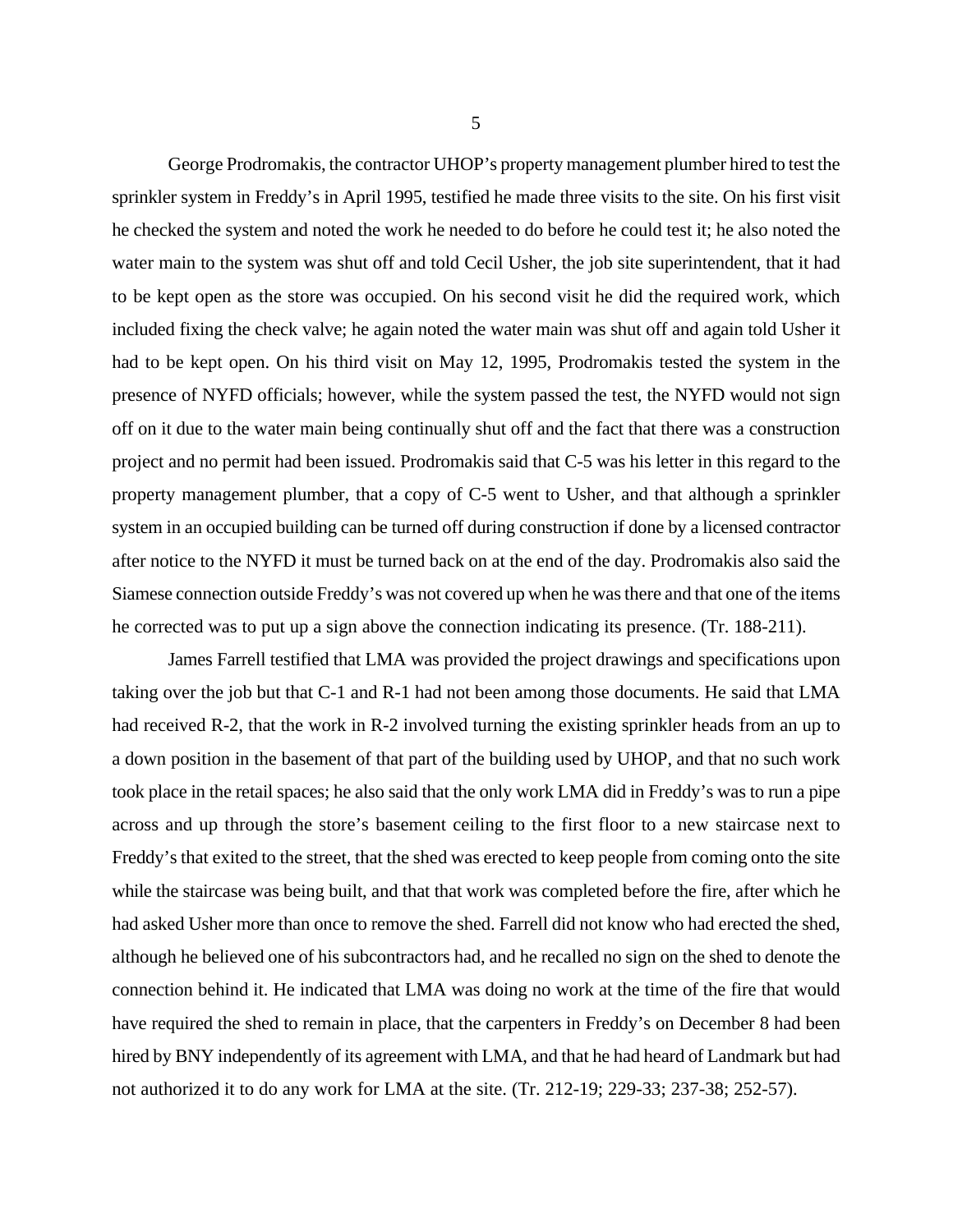Farrell testified that R-3 was the site safety program, that R-3 was given to Usher and the subcontractors at the first job site meeting, and that everyone was told to follow it; he further testified that he became aware prior to December 1995 that the existing sprinkler system in Freddy's was not being maintained, and that the violations were such that the store should not have been occupied. Farrell said he brought the violations to the attention of the owners' representatives at the weekly meetings held at the site and was told they would be taken care of; when this did not happen he advised the representatives that he would take care of the matter if they could not, and the fire took place before the violations were resolved. Farrell also said he did not know who had installed the sprinkler system in Freddy's but that that entity had not filed for a permit, that turning the water main off and on was not a reasonable way to do the job as only the owner had such authority, and that he had raised this issue at job site meetings. However, Farrell then went on to state that Sunset's owner Russell Alexander had told him that he had informed the NYFD that the water main to the sprinkler system would be turned off on certain days, that the NYFD had advised Alexander to ensure the system was on at night, and that Alexander had a letter to this effect. (Tr. 226-29; 235-40; 250-51).

# **Jurisdiction**

As a preliminary matter, LMA contends that the Secretary failed to show that it is engaged in a business affecting commerce. However, Commission precedent is well settled that there is an interstate market in construction materials and services and that construction work therefore affects interstate commerce, even if the project is small and the company's activities and purchases are purely local. *See Clarence M. Jones d/b/a C. Jones Co.*, 11 BNA OSHC 1529, 1531 (No. 77-3676, 1983), and cases cited therein. It is clear from the record that LMA is a New York corporation engaged in construction. *See* Complaint and Answer. It is also clear that LMA entered into a contract with UHOP with respect to the subject project, and that while LMA hired subcontractors to perform the actual construction work it oversaw the project, had ultimate responsibility for the job, and had a clean-up crew at the site. Finally, it is clear that LMA has an office staff and that it uses materials, supplies and the U.S. Postal Service to carry out its work. (Tr. 213-15; 220-25; 234; 242-46; 249-50; R-9). I find, accordingly, that LMA is engaged in a business affecting commerce.

In a related argument, LMA contends that it was not an employer within the meaning of the Act because the space Freddy's occupied was not part of the job and there was no relationship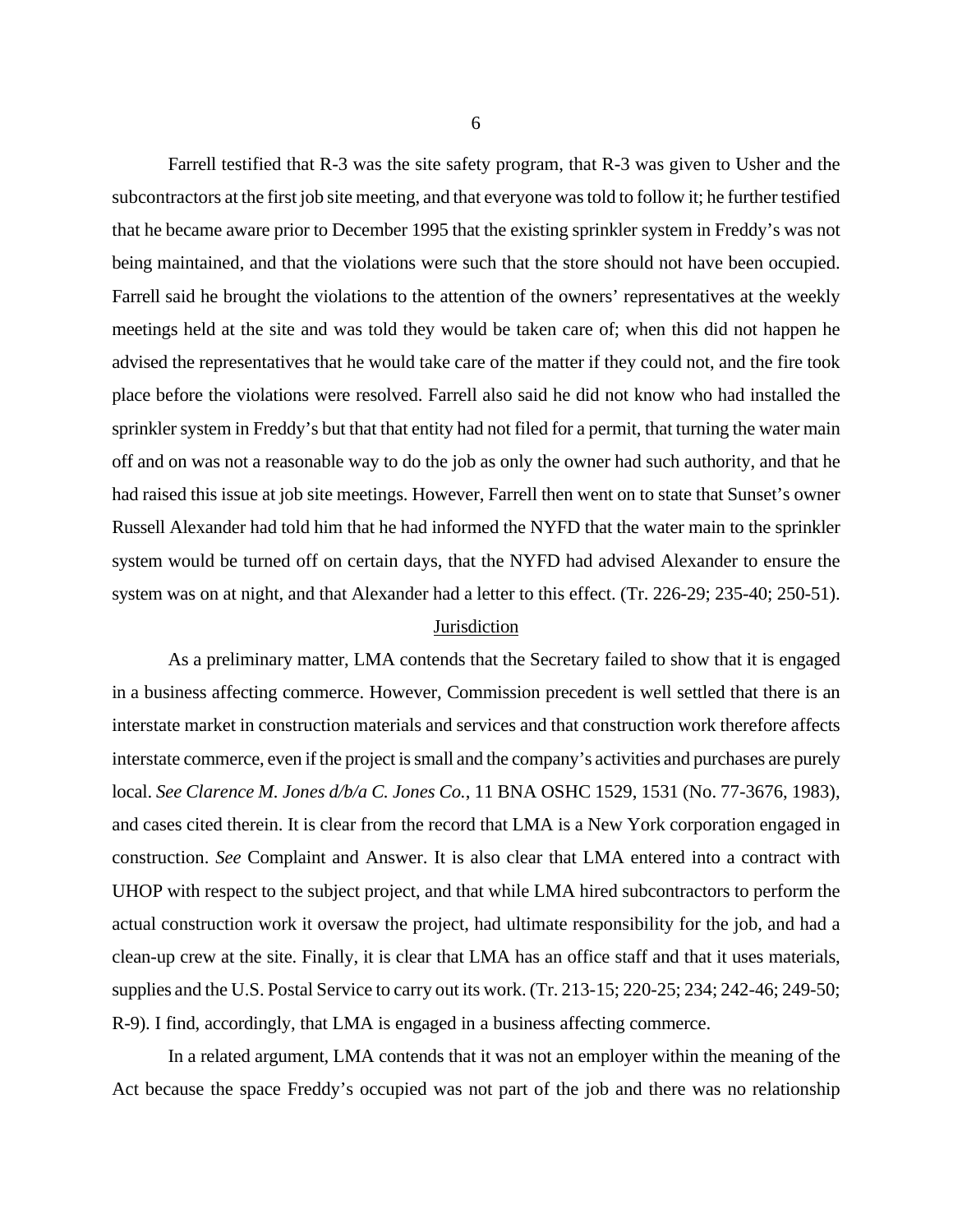between LMA and the employees in the store when the fire occurred. I disagree. First, the testimony set out above, including that of Farrell, shows that there was some minor piping work performed in the store's basement pursuant to the contract. Second, the CO's testimony that the carpenters in the basement on December 8 were making repairs because of that piping work is supported by C-1, the written job specifications, in view of specification 45, which states as follows:

Work in cellar and ground floor will take place in occupied retail outlets. Contractor is to protect existing service, products and conditions. Remove debris caused by construction. Remove and replace ceiling pads as necessary. Patch damaged walls, floors and ceilings to match existing. Pay for any damaged products.

Although Farrell testified that LMA had never received C-1, CO Steinke testified that the architect of the project told him LMA had received the project plans, including C-1. (Tr. 86-88). The CO's testimony is bolstered by a memo attached to the end of R-9, LMA's contract with UHOP; the memo, which is signed by Farrell and dated August 7, 1995, advises the subcontractors that all contracts related to the job have been assigned to LMA and that "[t]here are no changes in payments or scope of work." Moreover, the CO's testimony that the carpenters doing the repair work on December 8 were those of Landmark, a subcontractor of LMA, was credible, convincing and based on what he learned during his inspection. (Tr. 69-75). It is therefore credited over Farrell's testimony that LMA had not authorized Landmark to perform any work at the site.

In addition to the above, LMA was required by specification 41 on C-1 to "[m]aintain existing [fire protection] systems in operation until replacement systems are installed and operational." Based on this specification and number 45 above, and the fact that it was the general contractor of the project, LMA was responsible for ensuring that the sprinkler system in Freddy's remained operational for the protection of the occupants of the store as well as the project employees. *See Grossman Steel & Aluminum Corp.*, 4 BNA OSHC 1185 (No. 12775, 1976); *Anning-Johnson Co.*, 4 BNA OSHC 1193 (Nos. 3694 & 4409, 1976). I conclude that LMA was an employer at the site within the meaning of the Act and that the Commission has jurisdiction in this matter.

#### Citation 1 - Item 1a

This item alleges a violation of 29 C.F.R. 1926.150(a)(1), which requires the employer to develop a fire protection program to be followed throughout all phases of the construction work.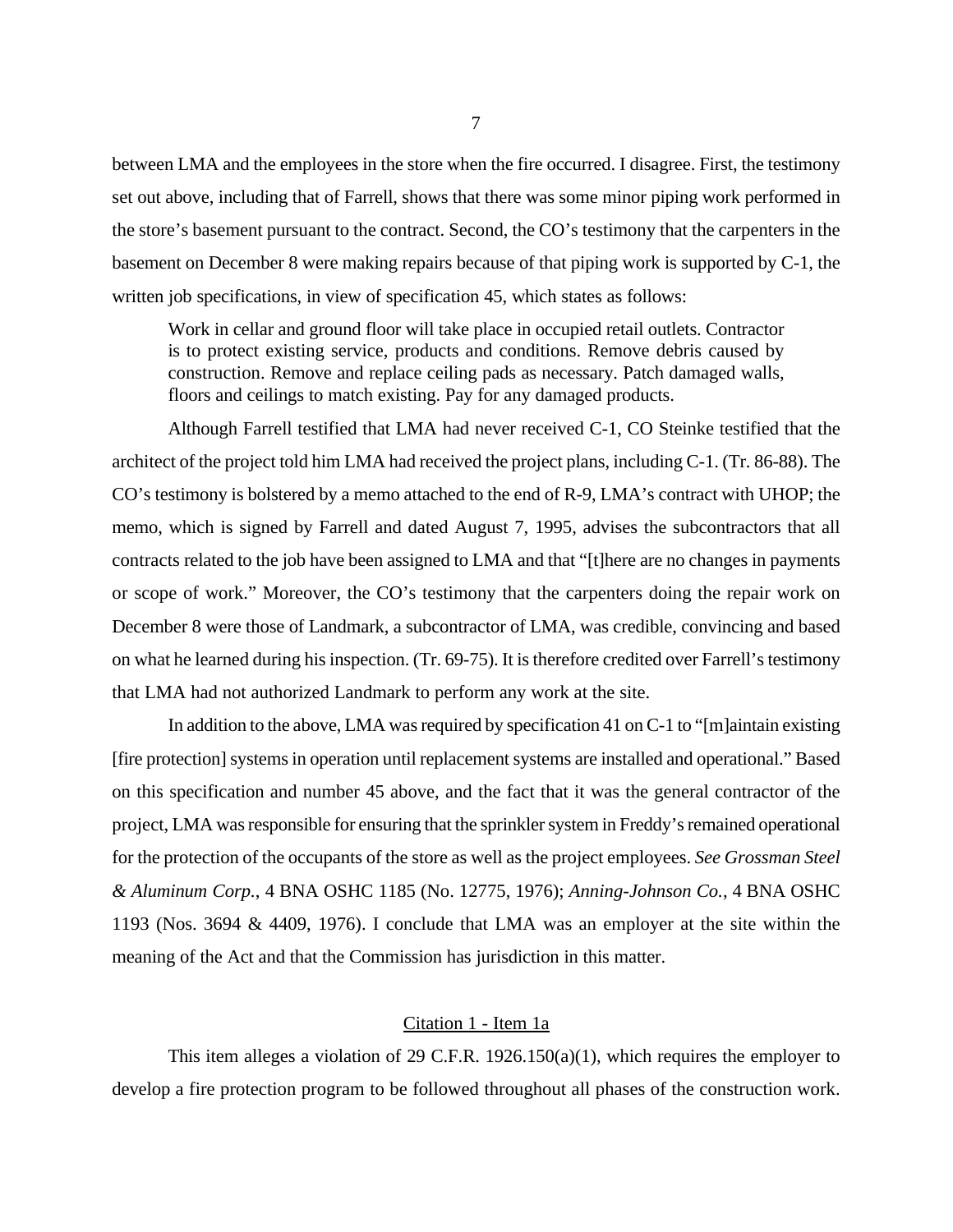LMA contends that R-3 was its fire protection program and that it provided R-3 to its subcontractors and told them to follow it. R-3, entitled "LMA Construction Company Site Safety Program," is an undated 11-page document with various attachments. However, CO Steinke noted that the only part of R-3 having to do with fire protection was on page 5, wherein the "site safety manager" was to ensure that certain fire protection measures were in effect. (Tr. 92-93). Further, while Usher told Steinke there was a site safety program, after which the CO asked Usher, Ciccione and LMA's former counsel for a copy, he was never provided one.<sup>5</sup> (Tr. 90-94).

Regardless, the more important issue is what fire protection measures were in effect at the site. The record establishes that the water main going to the sprinkler system for the entire building was shut off the day of the fire, that it had also been turned off several times in the weeks preceding the fire, and that Anthony St. Lucas, a Sunset employee, was the person who had shut off the water main. (Tr. 32-36; 97-98; 118-20). The record also establishes that C-1 required written 72-hour notice to the NYFD before shutting off the water main and that no such notice took place; although Russell Alexander told the CO that Sunset had notified the NYFD that it would be turning the water main off, and Farrell testified that Alexander had told him the same thing, CO Steinke's testimony that he had verified with the NYFD that no notice was provided is credited as being the reliable evidence on this point. (Tr. 97-100). Finally, the record establishes that the Siamese connection outside of Freddy's that could have been used by the NYFD to pump water into the store's sprinkler system was covered up by a shed and that there was no sign to indicate that the connection was behind the shed. (Tr. 22; 37-39; 128; C-4).

Based on the above, the fire protection measures at the site were inadequate. LMA's specific contentions as to the water main and the Siamese connection are set out below in item 1c and item 2 and are rejected for the reasons stated therein. Also rejected is LMA's assertion that it had no knowledge of these conditions because they were due to the actions of other employers. As the Secretary points out, the Commission has held the general contractor liable for violations of other employers where it could reasonably be expected to prevent or detect and abate the violations due to its supervisory authority and control over the site. *See Blount Int'l, Ltd.*, 15 BNA OSHC 1897,

 ${}^{5}$ LMA did not move to have R-3 received in evidence. (Tr. 104).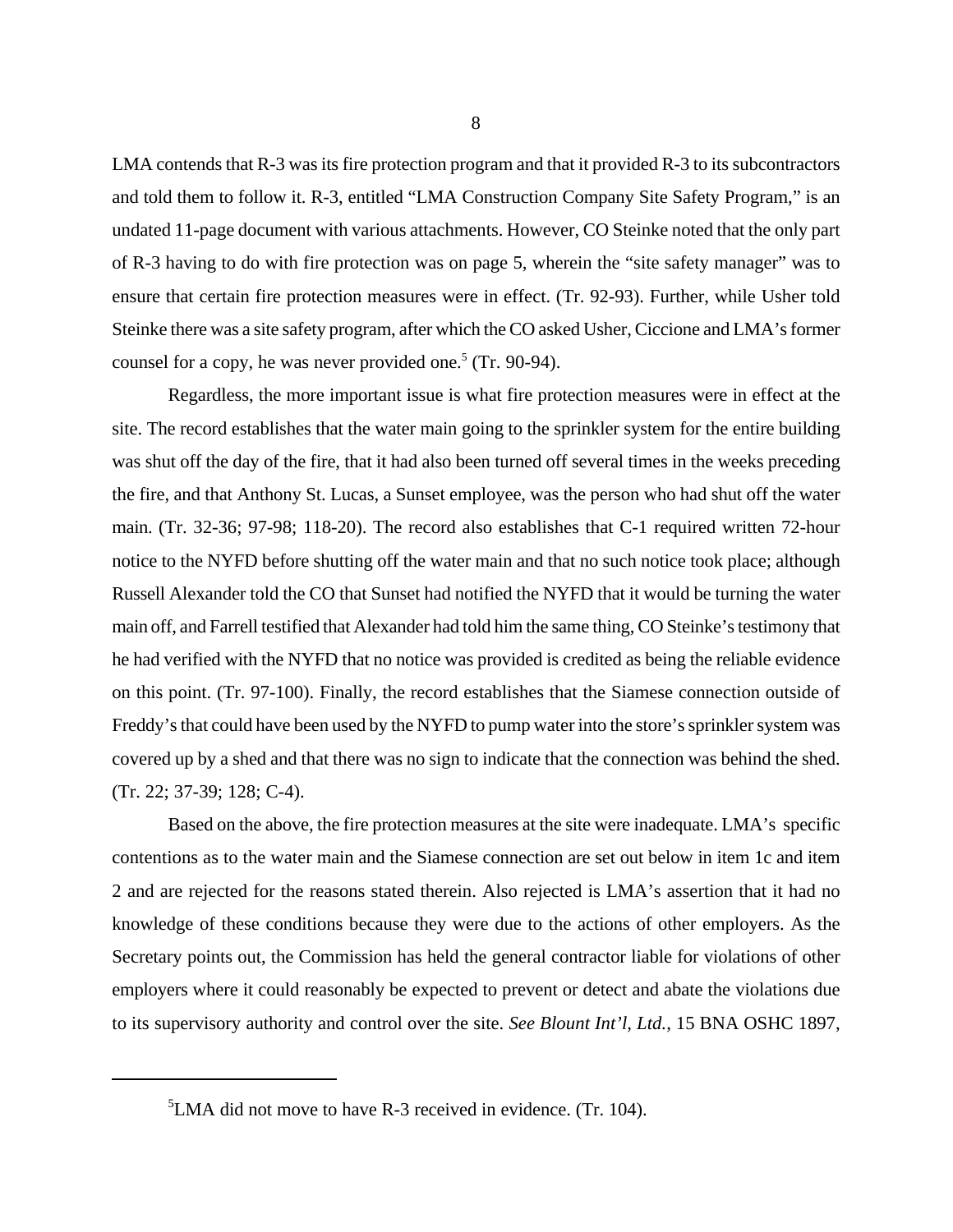1899 (No., 1992). *See also Grossman Steel & Aluminum Corp.*, 4 BNA OSHC 1185 (No. 12775, 1976); *Anning-Johnson Co.*, 4 BNA OSHC 1193 (Nos. 3694 & 4409, 1976). LMA, the general contractor, subcontracted with Cecil Usher, the owner of BNY, to be the project superintendent, and Usher's duties included being at the site every day, coordinating the work and supervising the employees, and conducting safety checks. Usher reported to Mr. Ciccione, the project manager, an LMA employee who was also at the site daily, and to James Farrell, LMA's president, and Farrell met with Usher and Ciccione every week for a report on the project's progress. (Tr. 46-47; 224-25; 233-34; 249-50; 254). Under the circumstances of this case, and as more fully discussed *infra*, the water main being turned off without notice and the obstruction of the Siamese connection were conditions LMA could reasonably have prevented or detected and abated due to its supervisory authority and control over the site. LMA was therefore in violation of the cited standard. The characterization of the violation and the penalty for this item are set out following items 1c and 2.

### Citation 1 - Item 1c

This item alleges a violation of 29 C.F.R.  $1926.150(d)(1)(ii)$ , which requires that existing automatic sprinkler installations be retained in service as long as reasonable and that operation of sprinkler control valves be permitted only by properly authorized persons. LMA contends that turning off the water main during the day and then turning it on again at the end of the day was reasonable. CO Steinke agreed that turning off the water main during the day was reasonable as long as the notice required by C-1 was given.<sup>6</sup> (Tr. 36; 118). However, the record shows, based on my findings *supra*, that the required notice was not provided and that the water main had been turned off without notice on the day of the fire as well as several times in the weeks before the fire. LMA contends that it had no knowledge of these circumstances because Sunset, its subcontractor, advised it the NYFD had been notified. Regardless, LMA was in violation of the standard. As found above, LMA could reasonably have prevented or detected and abated the cited condition due to its supervisory authority and control over the site. Moreover, Cecil Usher knew that the water main was being turned off at the site without the required notice before LMA took over the project, in light of the testimony of George Prodromakis and C-5, and, as LMA's project superintendent, Usher should have known that

<sup>&</sup>lt;sup>6</sup>Specification 42 of C-1 states that "[w]ritten requests for approval for planned shutdown ... of building ... systems ... shall be made 72 hours prior to start of the requested shutdown period."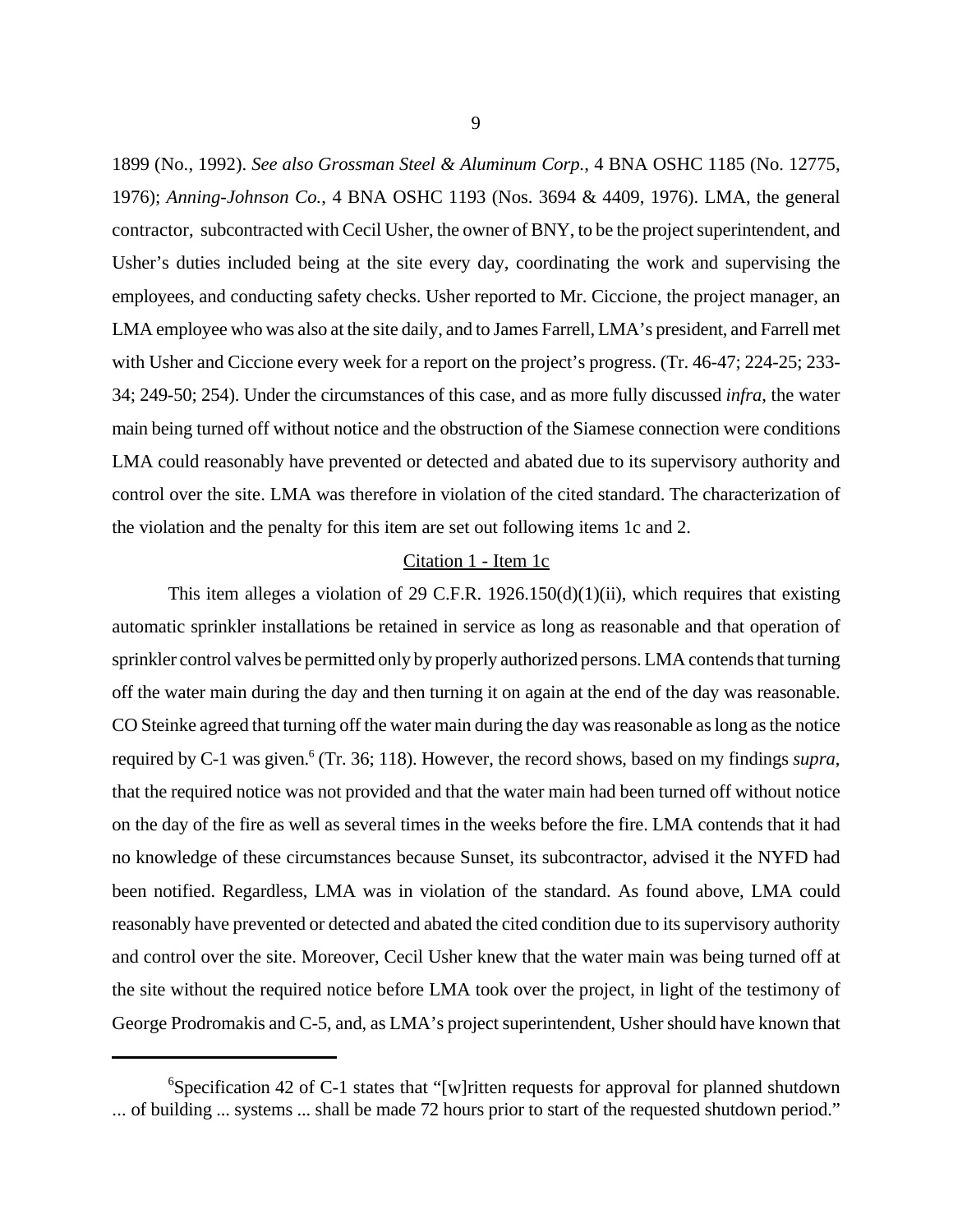the practice was continuing and taken steps to resolve it. Additionally, that Farrell himself knew of the practice is indicated by his own testimony that he was aware of the sprinkler system violations in Freddy's before December of 1995 and that they were discussed in site meetings. (Tr. 226-29; 239- 40). LMA's final contention, that only the owner had the authority to turn the water main off and on, is of no avail, as LMA could simply have secured the owner's permission before giving the required 72-hour notice. This item is affirmed.

### Citation 1 - Item 2

Item 2 alleges a violation of 29 C.F.R.  $1926.150(d)(2)$ , or, in the alternative, 29 C.F.R. 1926.150(a)(2). These standards require, respectively, that Siamese fire department connections be conspicuously marked and that access to all available firefighting equipment be maintained at all times. LMA contends it had no knowledge the connection was behind the shed. This contention is based on the CO's testimony that the connection was inaccurately shown on the plans and that it was actually on the other side of the store; Salamone, on the other hand, indicated his belief the drawings were accurate. (Tr. 62-64; 152-53). Regardless, the CO testified that LMA had to have known the connection's location due to its work at the site, *i.e.*, the pipe Sunset had run up through Freddy's basement ceiling to the connection. (Tr. 47; 60-62; 65-67; 72; 123). CO Steinke's testimony is supported by that of Salamone and of Farrell himself, who both indicated that the pipe that was put in the store's basement went up to the connection. (Tr. 150-51; 229-30). Further, the CO testified, in effect, that the connection's location outside the store was obvious, and I agree with his conclusion that LMA had to have known about the connection's location behind the shed.<sup>7</sup> (Tr. 123).

LMA also contends that the shed was erected in part to protect workers from demonstrators, and that it had attempted to have the shed removed before the fire occurred. Farrell testified there had been violent demonstrations outside the store due to a dispute between Freddy's and the adjacent record store, and that the shed had also served to protect the workers from the demonstrators; he further testified that the stairway work which required the shed to be there was finished before the fire, and that although he told Usher to remove the shed because it was collecting graffiti and

<sup>&</sup>lt;sup>7</sup>That LMA knew or should have known of the connection is also supported by R-3, which states on page 5 that "Siamese hose connections shall be kept free from obstruction and shall be marked by a sign reading 'Standpipe Siamese Connection' and by a red light."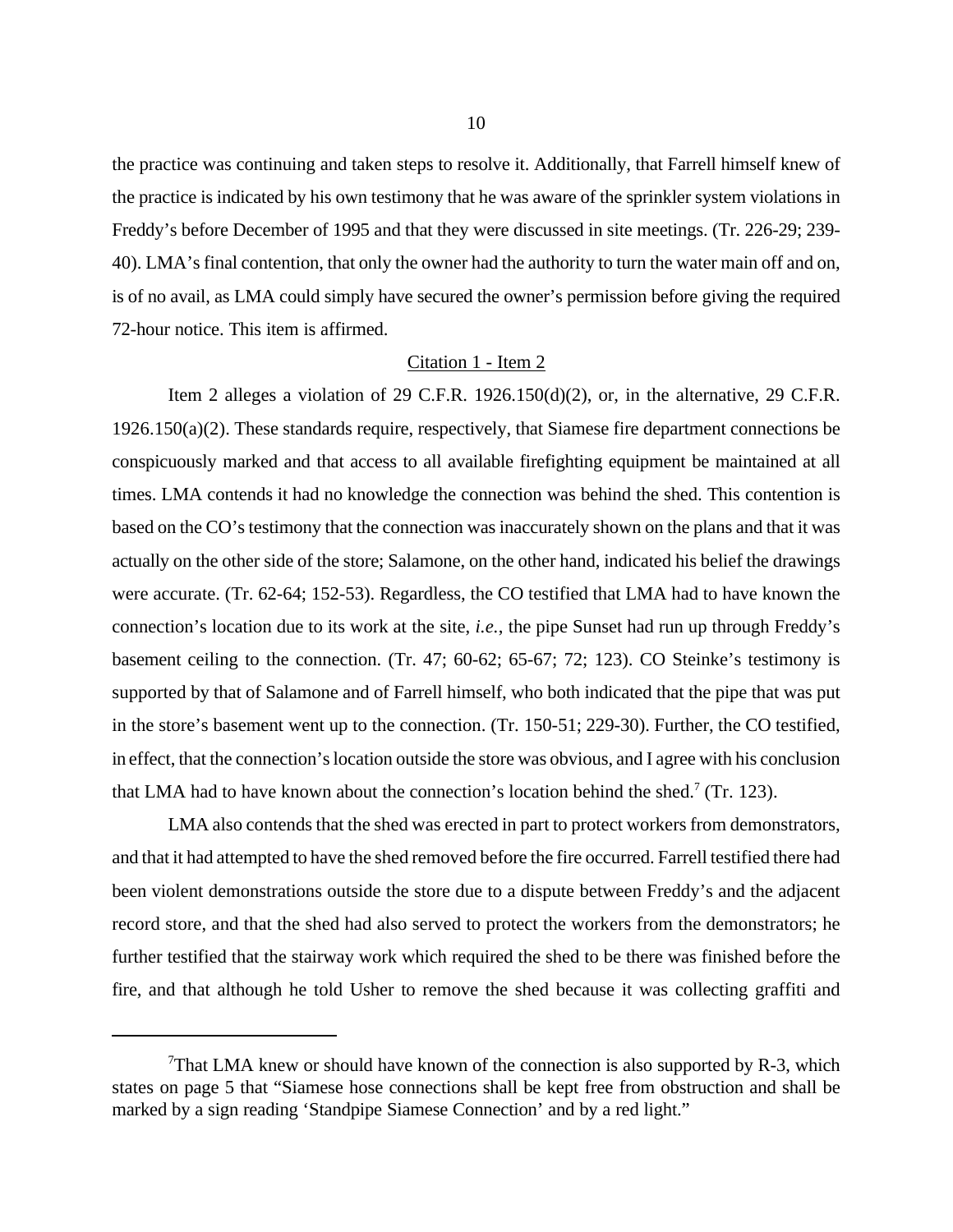becoming unsightly Usher had not done so. (Tr. 229-32; 252-57). CO Steinke agreed that there had been demonstrations, but testified that the purpose of the shed was to keep people from entering the building through an opening next to the door in C-2 where a hallway and staircase were going in. (Tr. 37-39; 65-69; 106-07). Farrell's testimony is not credited in light of that of the CO, and LMA's suggestion that Usher's failure to remove the shed was misconduct is rejected. The CO testified that the failure to post a sign indicating the connection was the problem, not the shed, and it is undisputed that no sign was posted. (Tr. 38; 68-69; 128). LMA was therefore in violation of 29 C.F.R. 1926.150(d)(2), which, in my view, is the more applicable standard to the cited condition.

### Characterization of the Violations and Penalty Assessment

LMA contends the violations were *de minimis* because even if the water main had been on and the Siamese connection uncovered the sprinkler system in Freddy's would not have worked, based on C-4, the NYFD survey. However, C-4 states only that even if the system had been working it would not have provided "adequate and proper fire protection for the entire basement area because of the ... capped sprinkler piping and sprinkler heads above ceiling," which does not persuade me of LMA's contention. Moreover, CO Steinke and Louis Cendagorta, the NYFD's deputy chief inspector, also disagreed with LMA's contention. (Tr. 110-13; 186-87). In any case, a violation is properly characterized as serious if there is a substantial probability that it could result in death or serious physical harm. *See* section 17(k) of the Act. The violations were therefore serious.

The CO testified that the proposed penalty of \$5,000.00 each for citation items 1 and 2 was reduced by 60 percent upon consideration of the employer's small size and lack of history of previous violations. The CO also testified that no further reductions were given because of the high gravity of the violations, that the resulting penalty was \$1,500.00 for each item, and that the withdrawal of item 1b did not affect the penalty amount because subitems 1a through 1c had been grouped for penalty purposes. (Tr. 130-33). On the basis of this testimony, a penalty of \$1,500.00 each is assessed for item 1 and item 2.

#### Conclusions of Law